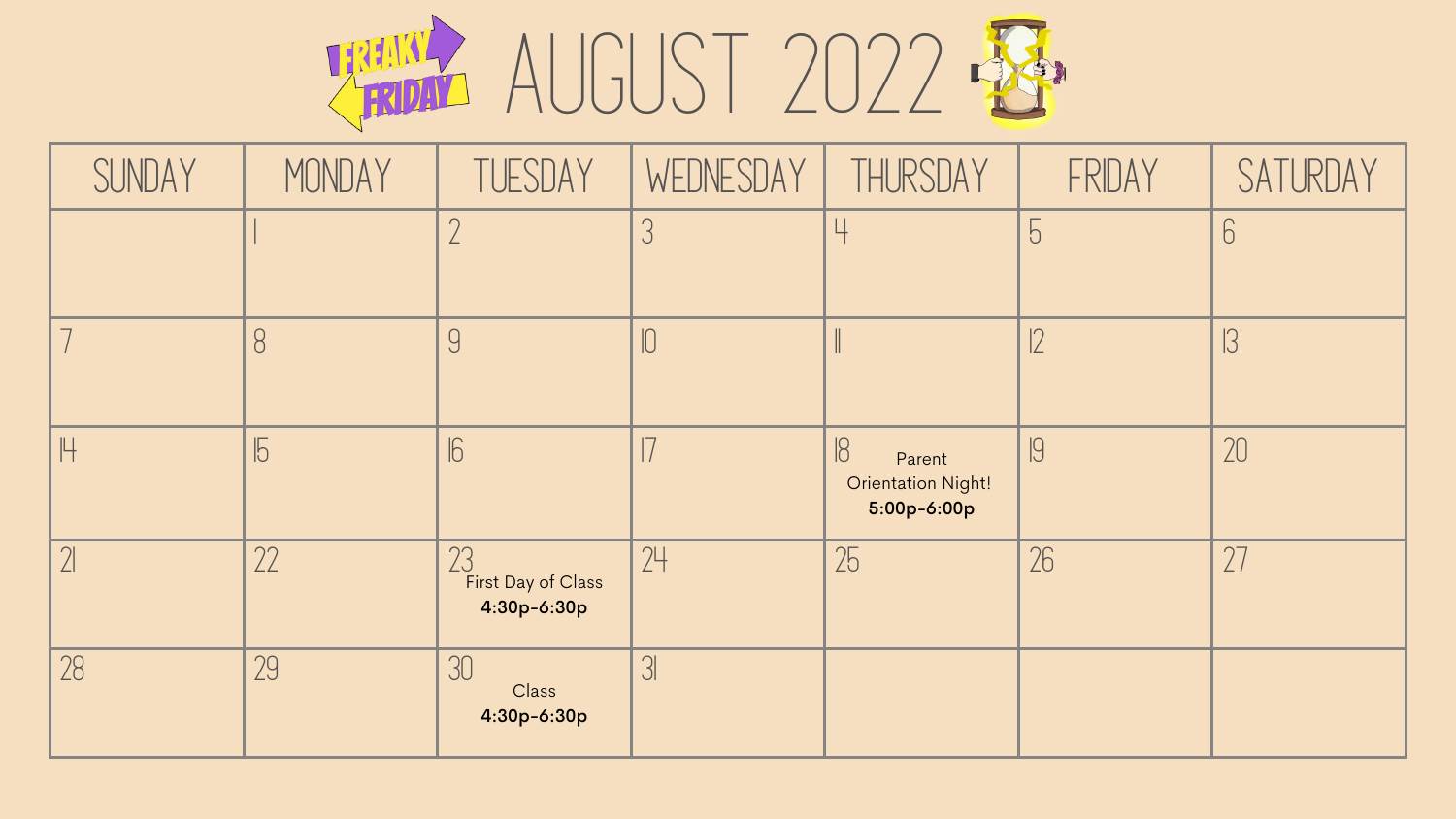

| SUNDAY | MONDAY | TUESDAY                                  | WEDNESDAY | THURSDAY   | FRIDAY     | SATURDAY   |
|--------|--------|------------------------------------------|-----------|------------|------------|------------|
|        |        |                                          |           |            | $\bigcap$  |            |
| Ч      | 5      | $6 \overline{6}$<br>Class<br>4:30p-6:30p |           | 8          | 9          | $\sqrt{2}$ |
|        | 2      | 3 <br>Class<br>4:30p-6:30p               | Н         | $\sqrt{5}$ | $\sqrt{6}$ |            |
| 181    | 9      | 20<br>Class<br>4:30p-6:30p               |           | 22         | 23         | 24         |
| 25     | 26     | 27<br>Class<br>4:30p-6:30p               | 28        | 29         | 30         |            |



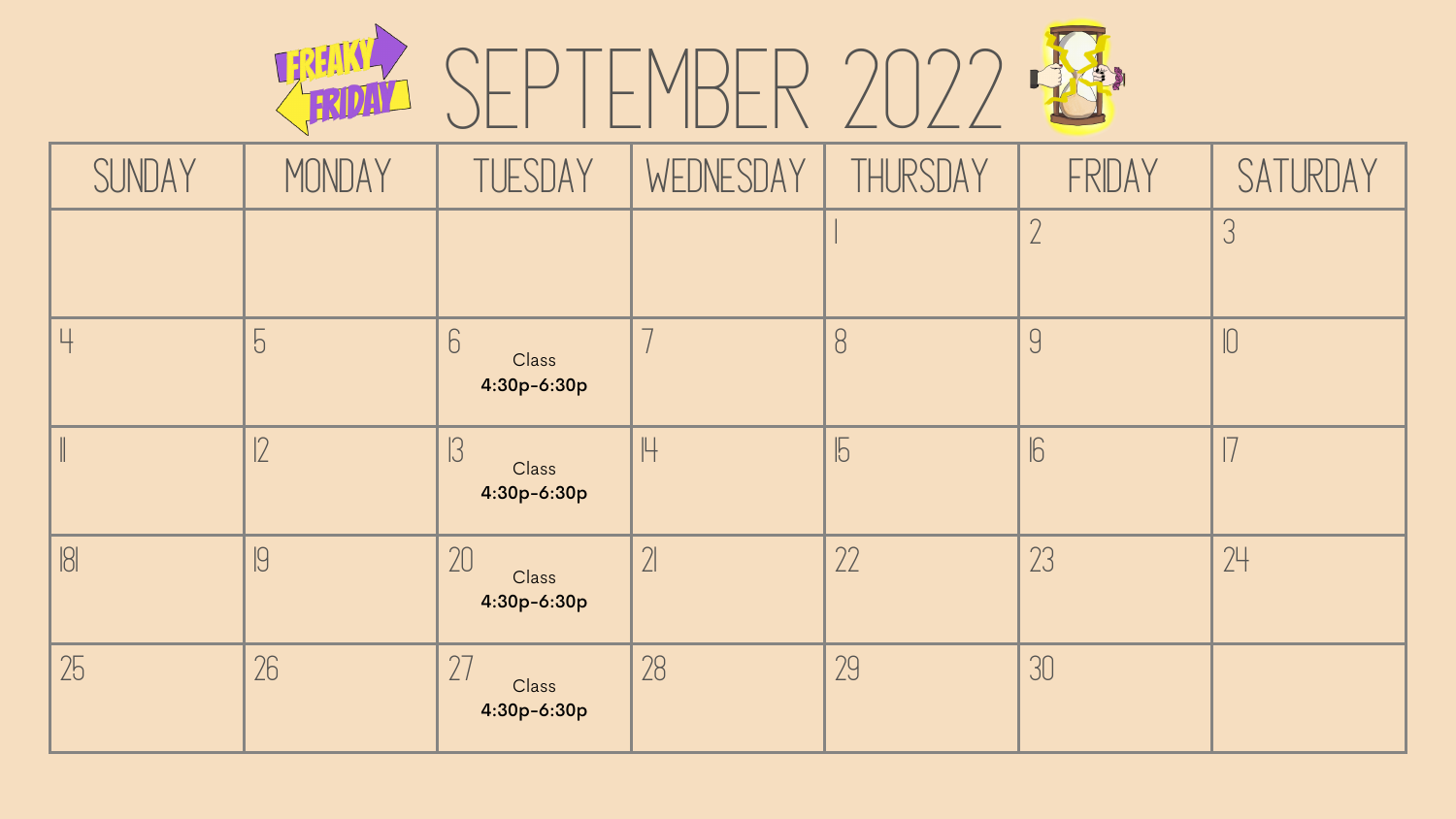

| SUNDAY     | MONDAY               | TUESDAY                            | WEDNESDAY      | THURSDAY | FRIDAY     | SATURDAY                                                      |
|------------|----------------------|------------------------------------|----------------|----------|------------|---------------------------------------------------------------|
|            |                      |                                    |                |          |            |                                                               |
|            |                      | Ц<br>Class<br>4:30p-6:30p          | $\overline{O}$ | 6        |            | 8<br>Prop Build Day<br>10:00a-12:00p<br>*ATTENDANCE OPTIONAL* |
| 9          | IU                   | Class<br>4:30p-6:30p               |                |          |            | ľО                                                            |
| $\sqrt{6}$ |                      | $\sqrt{8}$<br>Class<br>4:30p-6:30p |                | 20       | $\sqrt{2}$ | 22                                                            |
| 23<br>30   | 24<br>3 <sup>l</sup> | 25<br>Class<br>4:30p-6:30p         | 26             | 77       | 28         | 29                                                            |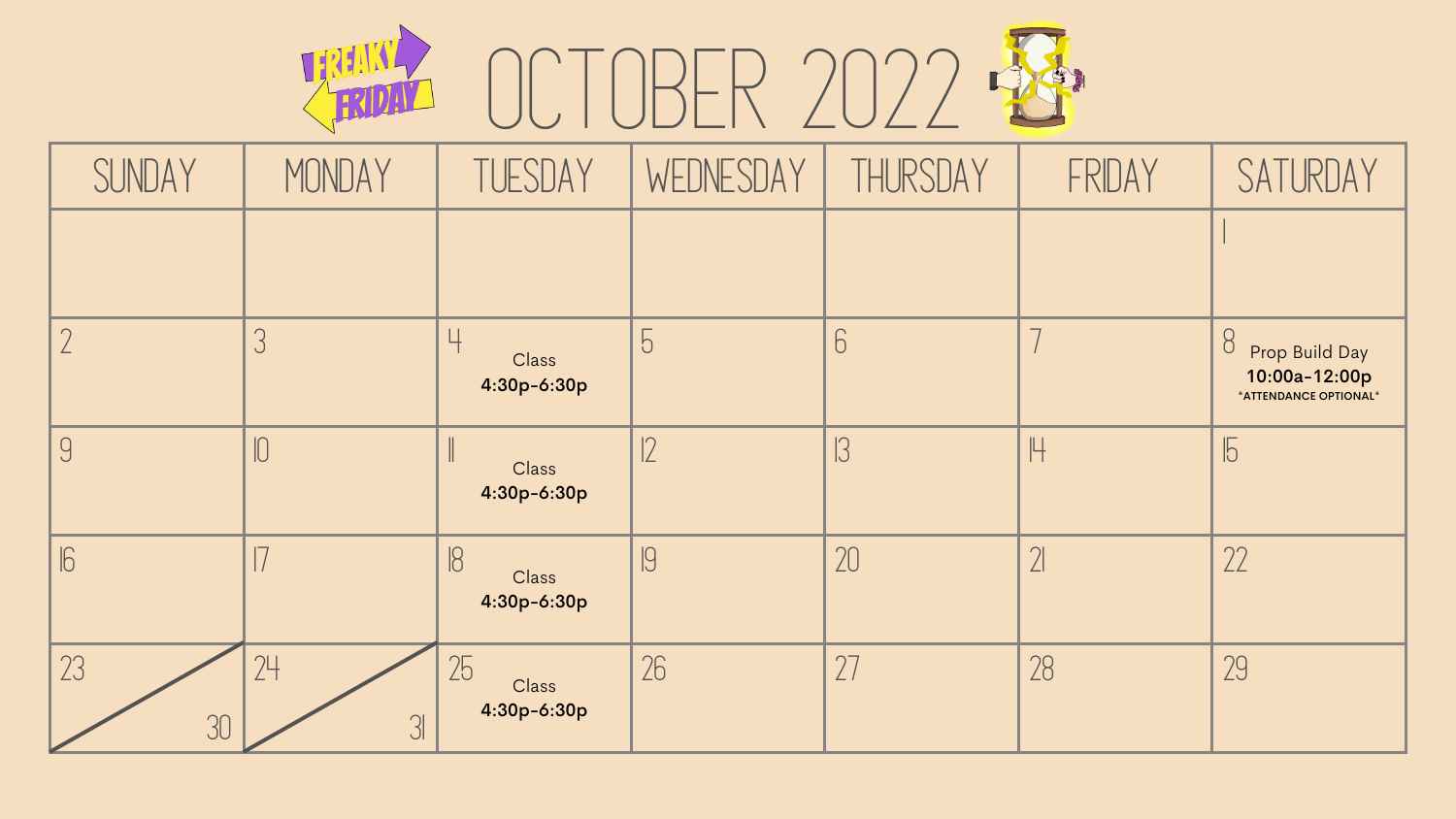## **THING NOVEMBER 2022**

| SUNDAY         | MONDAY         | TUESDAY                                           | WEDNESDAY  | THURSDAY   | FRIDAY | SATURDAY       |
|----------------|----------------|---------------------------------------------------|------------|------------|--------|----------------|
|                |                | Teacher Prep Day<br><b>NO CLASS</b>               |            | 3          | Ц      | $\overline{C}$ |
| $\overline{O}$ |                | 8<br>Class<br>4:30p-6:30p                         |            | $\sqrt{2}$ |        | ட              |
|                | lЧ             | $\sqrt{5}$<br>Class<br>4:30p-6:30p                | $\sqrt{6}$ |            | 8      | 9              |
| 20             | 2 <sup>1</sup> | $\gamma$<br>Thanksgiving Break<br><b>NO CLASS</b> | 23         | 24         | 25     | 26             |
| 27             | 28             | 29<br>Class<br>4:30p-6:30p                        | 30         |            |        |                |

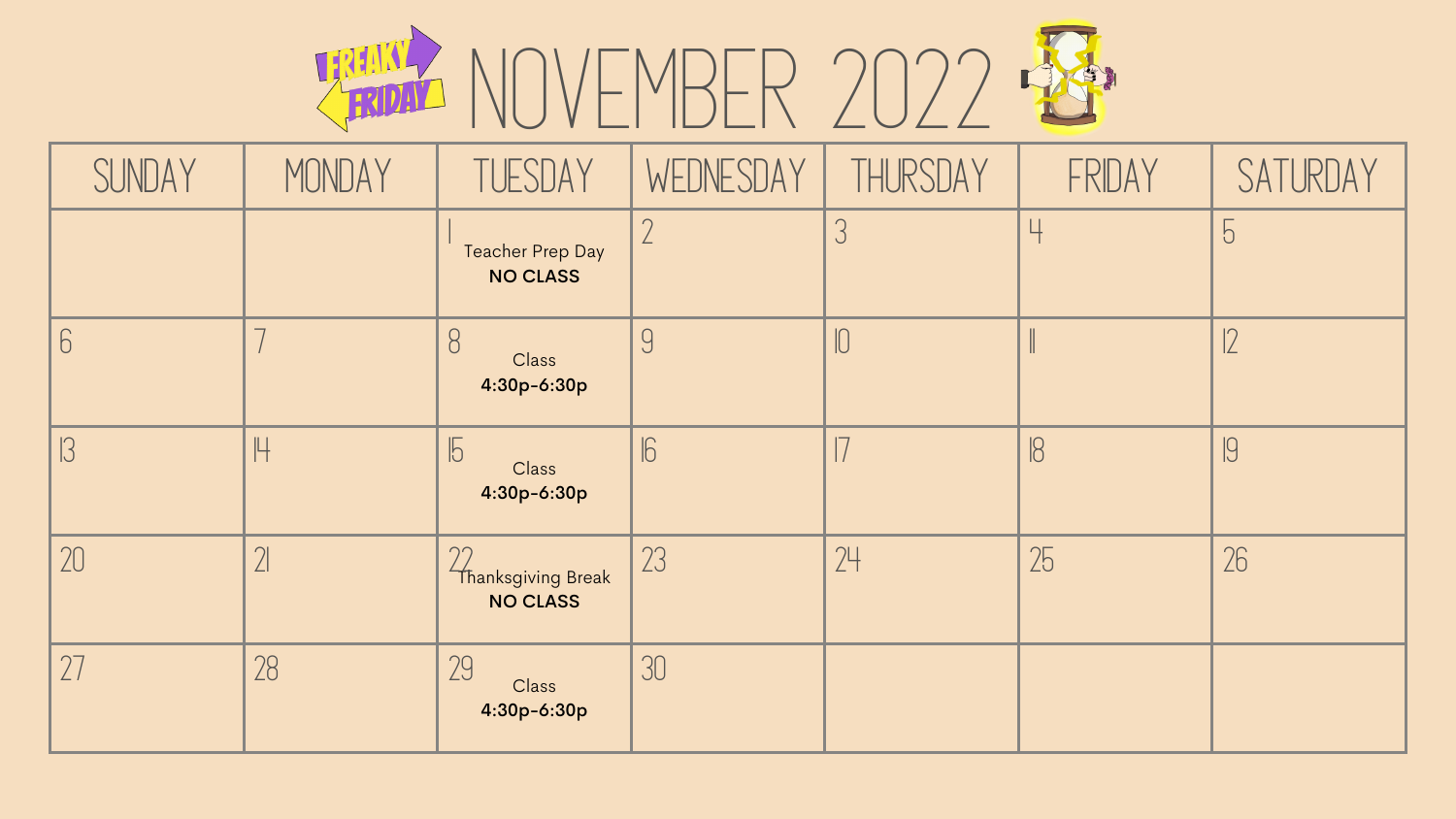## DECEMBER 2022

| SUNDAY     | MONDAY                                         | TUESDAY                                        | WEDNESDAY                               | THURSDAY                                                      | FRIDAY                                                  | SATURDAY                                                                     |
|------------|------------------------------------------------|------------------------------------------------|-----------------------------------------|---------------------------------------------------------------|---------------------------------------------------------|------------------------------------------------------------------------------|
|            |                                                |                                                |                                         |                                                               |                                                         |                                                                              |
|            | $\overline{b}$                                 | 6<br>PR Photos & Class<br>4:30p-6:30p          |                                         | 8                                                             | 9                                                       |                                                                              |
|            |                                                | 3 <br>Class<br>4:30p-6:30p                     | **Holiday Follies<br><b>Show: 7:30p</b> | $\sqrt{5}$<br><b>**Holiday Follies</b><br><b>Show: 7:30pm</b> | $\sqrt{6}$<br>** Holiday Follies<br><b>Show: 7:30pm</b> | *Costume Parade<br>11:00a-12:00p<br>**Holiday Follies<br><b>Show: 7:30pm</b> |
| $\sqrt{8}$ | 19<br>**Holiday Follies<br><b>Show: 7:30pm</b> | 20<br>Class<br>4:30p-6:30p                     | $\gamma$                                | 22                                                            | 23                                                      | 24                                                                           |
| 25         | 26                                             | $2-$<br><b>Winter Break</b><br><b>NO CLASS</b> | 28                                      | 29                                                            | 30                                                      | $3\sqrt{ }$                                                                  |

TREATY



## \*Attendance is Mandatory \*\*They will not be performing everyday; Days and times are TBA!